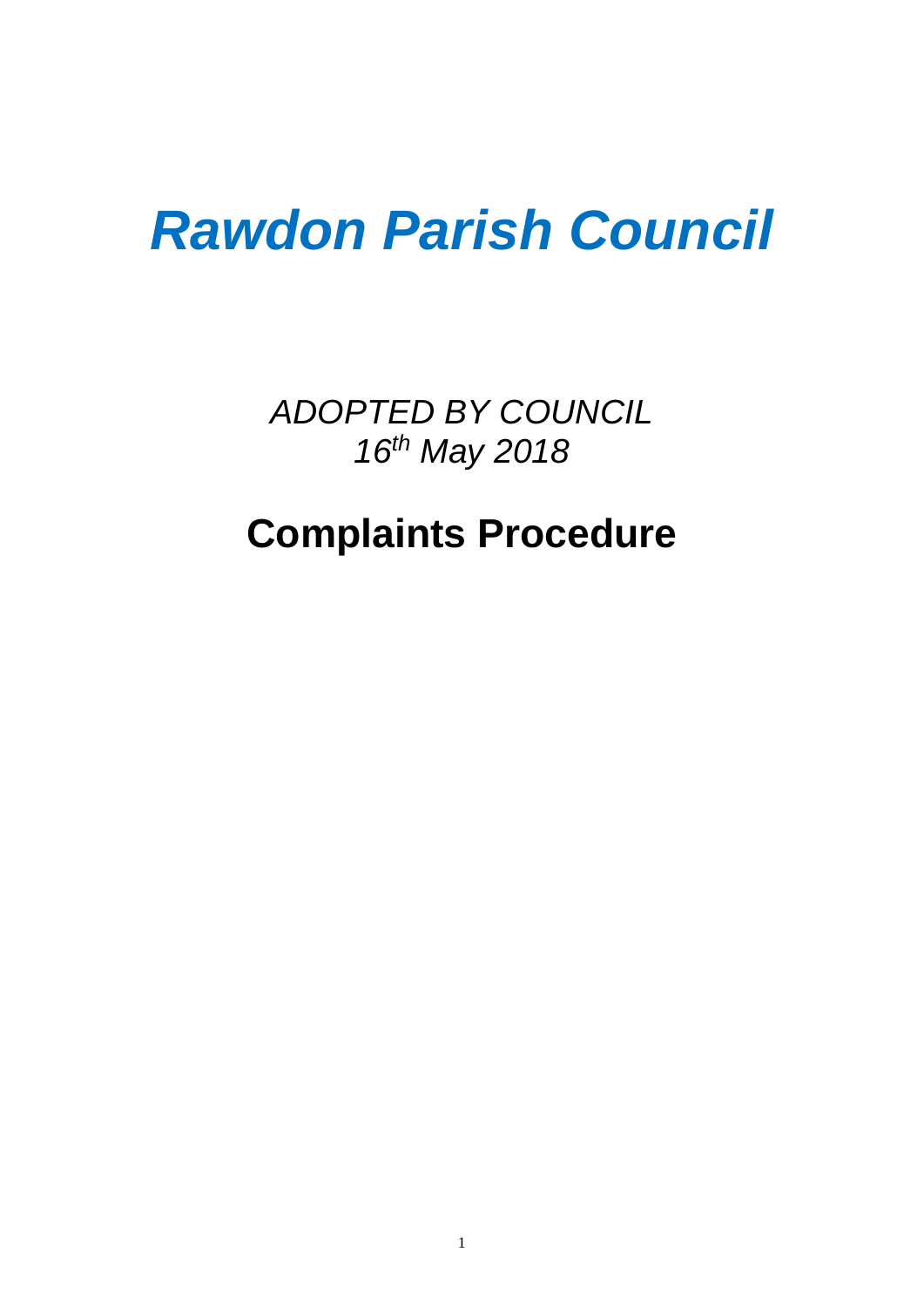### **Complaints Procedure**

#### **1. The Importance of Complaints**

- 1.1 Complaints are valuable because they provide a chance to put things right if there has been an error, and to make sure that the same mistake is not repeated.
- 1.2 It is essential that complaints are dealt with positively. The Parish Council is anxious to hear people's comments and is committed to making full use of complaints information to contribute to continuous service improvement. Important information about areas for improvement can be obtained both from a single complaint and from patterns of complaints, highlighted by detailed monitoring.

#### **2. Definition of A Complaint**

2.1 A complaint is *any expression of dissatisfaction, however made, about the standard of service, actions or lack of action by the Parish Council or its staff which affects an individual customer or group of customers.*

#### 2.2 **What the complaints procedure will deal with: -**

The complaints procedure will deal with matters of maladministration, which is if the Parish Council does something the wrong way, fails to do something it should do or does something it should not do. Some examples include:

- neglect or unjustified delay
- malice, bias, or unfair discrimination
- failure to tell people their rights
- failure to provide advice or information when reasonably requested
- providing misleading or inaccurate advice
- inefficiency, ineffectiveness, bad and unprofessional practice or conduct.

#### 2.3 **What the complaints procedure will not deal with: -**

- complaints for which there is a legal remedy or where legal proceedings already exist.
- complaints about employment matters the Parish Council operates alternative procedures to deal with grievances or disciplinary matters against staff.

#### **3. Equal Opportunities**

- 3.1 The Parish Council is committed to equal opportunities. Complaints feedback will be used to highlight discriminatory practices, and to promote equality of opportunity.
- 3.2 Complaints by members of the public of discrimination and/or harassment against the Parish Council will be dealt with through the complaints procedure unless it is a complaint that should be dealt with through a statutory procedure.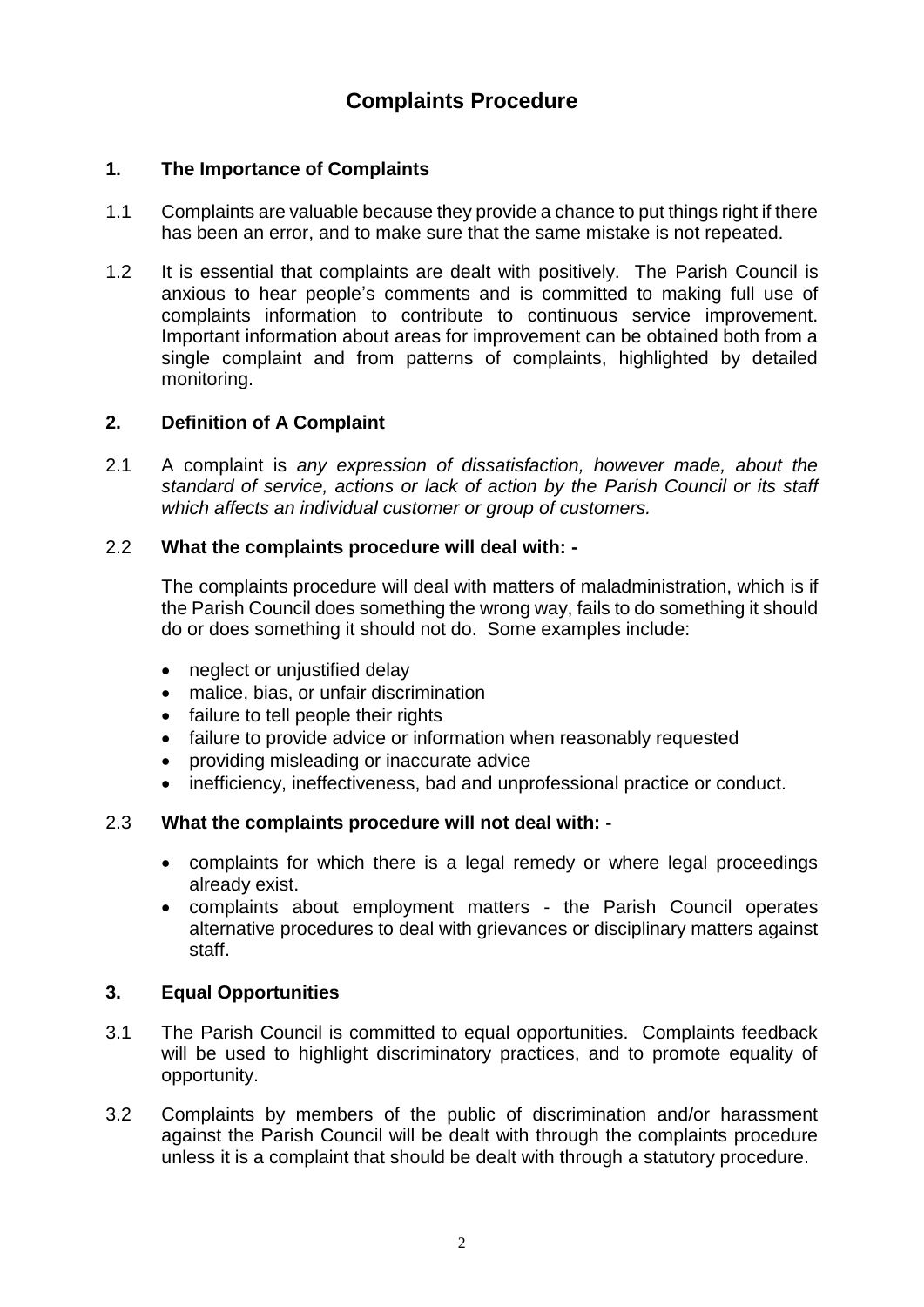#### **4. Complaints Officer**

- 4.1 The Complaints Officer for the Parish Council is the Parish Clerk. Their main duties are:
	- (i) The day to day operation and management of the procedure, including providing a reference point for staff queries on informal complaints.
	- (ii) To oversee, and undertake where necessary, the investigation of formal complaints at the first stage, within the relevant time scales.
	- (iii) To maintain a record of all complaints received including details of the nature of the complaint, action taken, outcome, and time taken to resolve.
	- (iv) To identify improvement points arising from any complaints.
	- (v) To identify staff training issues.

#### **5. Stages of The Procedure**

5.1 The stages of the procedure are designed to provide the complainant with a thorough and fair means of redress and to provide a framework for officers to work within. However, there may be occasions when a complainant makes an approach in a different manner and it is important that the procedure does not in itself become a barrier to effective communication.

#### 5.2 **Everyday problems, queries and comments**

The Council receives queries, problems and comments as part of its day to day running, and they should not all be regarded as complaints. These are routine and expected and are generally resolved quickly to the customer's satisfaction.

If someone is dissatisfied with the original service or response they received and wishes to take the matter further then the issue should be recognised as a complaint.

#### 5.3 **Informal Complaint**

During the course of daily business, minor complaints are made to officers about the services we provide. These will usually be dealt with by the relevant officer as appropriate. It is not appropriate for every comment to be treated as a formal complaint. Every effort should be made to deal with these problems immediately, either by providing information, instigating the appropriate action or explaining a decision.

#### 5.4 **Formal Complaint (First Stage)**

A customer may wish to make a formal complaint directly, or may be unsatisfied with the outcome of an informal complaint and may wish to take the matter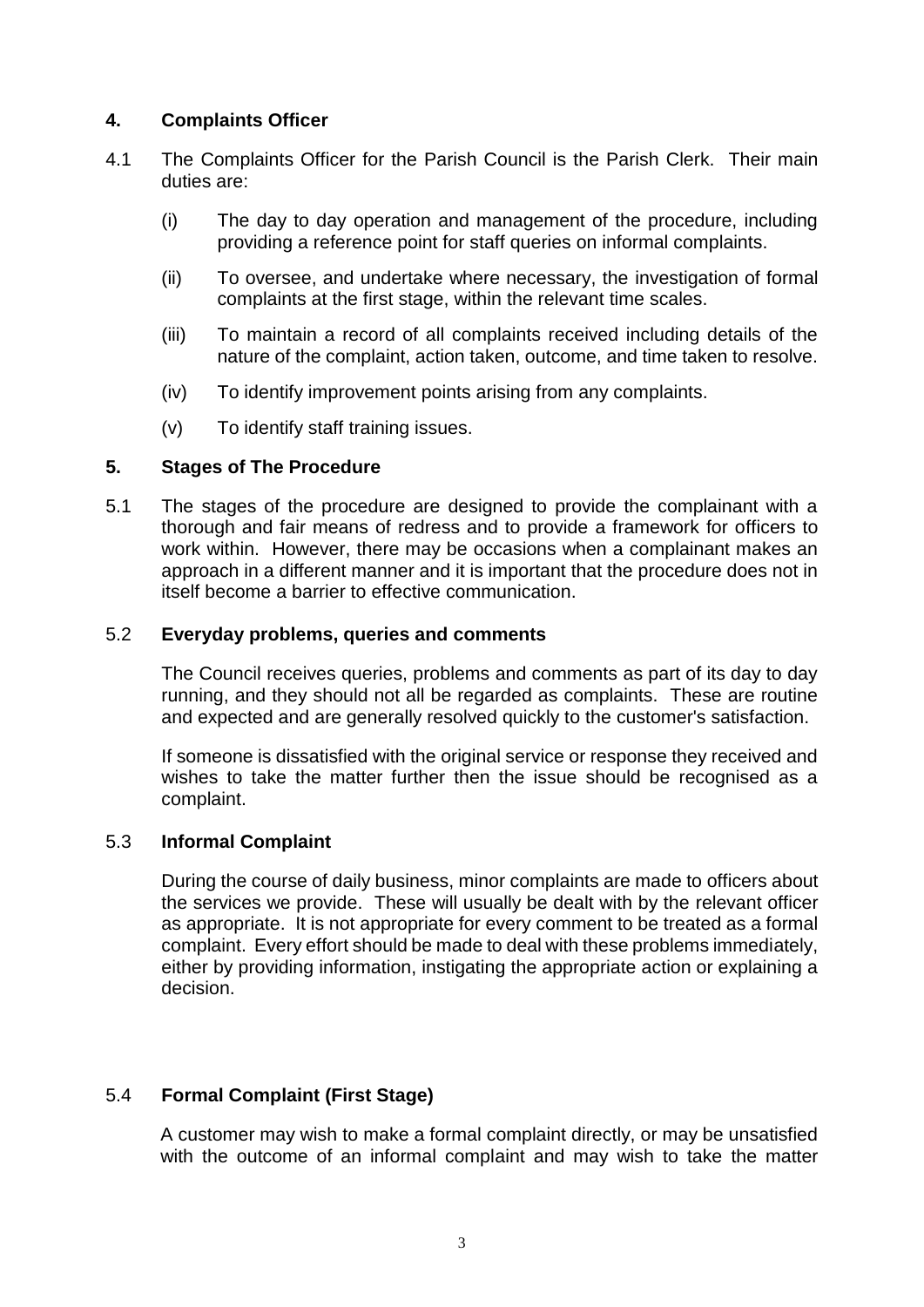further. This will be recorded as a complaint and passed to the Parish Clerk to investigate.

If the complainant remains unsatisfied with the response, they should be informed of their right to take the matter further.

#### *Timescales*

#### *Acknowledgement - by return of post*

*Investigation completed - 14 days*

#### *or Progress Reports Issued - 14 day intervals*

*Investigating Officer: Parish Clerk*

#### 5.5 **Review of Investigation and Complaint (Second Stage)**

If the complainant is not satisfied with the Parish Clerk's response, they should be advised of their right to have the complaint referred to the Councillors' Panel who will review the complaint.

#### *Timescales*

*Response by the Parish Clerk - 14 days Panel (if thought necessary) - Convened within 14 days Review completed - 14 days thereafter Investigating Officer: Parish Clerk*

#### 5.6 **Councillors' Panel**

If the issue still remains unresolved, the complainant should be notified of his or her right to have the matter referred to a panel consisting of the Chairman (or the Vice Chairman if the complaint refers to the Chairman), and two other Councillors appointed by the Council who have not had previous involvement with the complaint or are referred to in the complaint. There will also be a note-taker, nominated by the panel, who will also not have had previous involvement in the complaint.

The outcome of all formal complaints dealt with by the panel will be advised to the Council.

#### 5.7 **Unreasonable and Vexatious Complaints**

There will be circumstances when a complainant persists in wishing to pursue a complaint when it clearly has no reasonable basis, or when the Council has